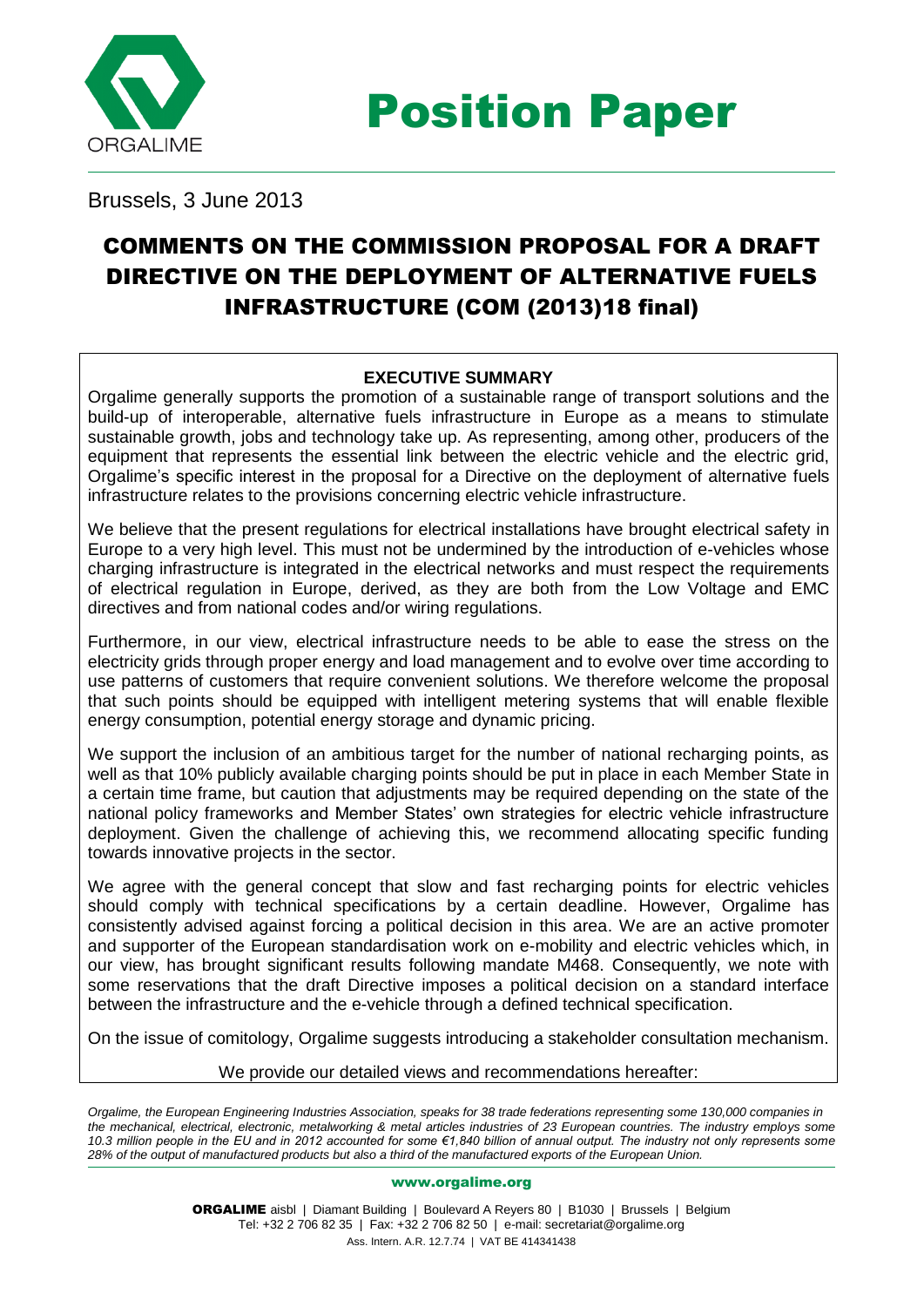#### **DETAILLED COMMENTS AND RECOMMENDATIONS OF EUROPEAN ENGINEERING INDUSTRIES FOR SHAPING THE DRAFT DIRECTIVE**

Based on current estimations, our industry expects some 4 million electric vehicles in Europe by 2020 and is seriously preparing the uptake of e-mobility in Europe. Our industries are providing the equipment that represents the essential link between the electric vehicle and the electric grid. Therefore, Orgalime generally welcomes the Commission's proposal for a Directive on alternative fuels infrastructure as a concrete means to drive forward the electric vehicles market in Europe.

We would like to recall Orgalime's position that existing EU regulations for electrical installations in buildings have brought electric safety to a very high level and that the introduction of electric vehicles must not undermine these<sup>1</sup>. Furthermore, the alternative fuels infrastructure for electric vehicles should in our view actively promote smart charging as well as load and energy management, while being able to evolve over time according to customer needs.

### **1. Acknowledging electricity as an alternative fuel (Article 2)**

Orgalime generally welcomes the emphasis placed on diversifying fuels supply for transport, including in particular electricity amongst other "alternative fuels" **(Article 2 (1))**.

We agree that there should be multiple solutions for promoting sustainable, low carbon transport and that the market needs to evolve to accommodate a variety of competitive technology options available for consumers to take up.

We would welcome if the proposal would be extended to also include light vehicles, such as bicycle, tricycle, quadricycle and scooters with a view to their better dissemination in the market, especially in congested urban areas. However, the Directive would then have to acknowledge that light electric vehicles and any infrastructure delivered will have different needs and recharging requirements in comparison to heavy commercial electric vehicles.

### **2. Setting targets and measures to support manufacturing and the deployment of alternative fuels infrastructure (Article 3 and Annex I)**

Article 3.1 requires Member States to set targets for the deployment of alternative fuels through national policy frameworks. Moreover, Article 3.1 obliges Member States to adopt a national policy framework for the market development of alternative fuels and their infrastructure. Additionally, Annex I outlines elements that national policy frameworks shall contain. For example, Member states shall allocate a yearly budget to support manufacturing plants for alternative fuels technologies, differentiated by fuel and transport mode. These incentives must be taken into account in a holistic national strategy to boost electrical recharging infrastructure.

Orgalime believes that both, Article 3.1 and Annex I, are key elements of the draft Directive that should be supported and implemented without delay.

### **3. Setting technical specifications of recharging points for electric vehicles (Article 4.3, Annex III)**

Our industries are already active and supporting EU Member States' efforts to develop e-mobility, finding innovative and safe technical solutions.

Orgalime's industries are naturally active in the standardisation work related to e-mobility and electric vehicles recharging equipment within the European Standardisation bodies.

*The European Engineering Industries Association* 

<sup>1</sup> [Orgalime Position Paper \(2011\): Integrating e-vehicles into modern infrastructures](http://www.orgalime.org/sites/default/files/position-papers/PP_Integrating_e-vehicles_into_modern_%20infrastructures_Nov11.pdf)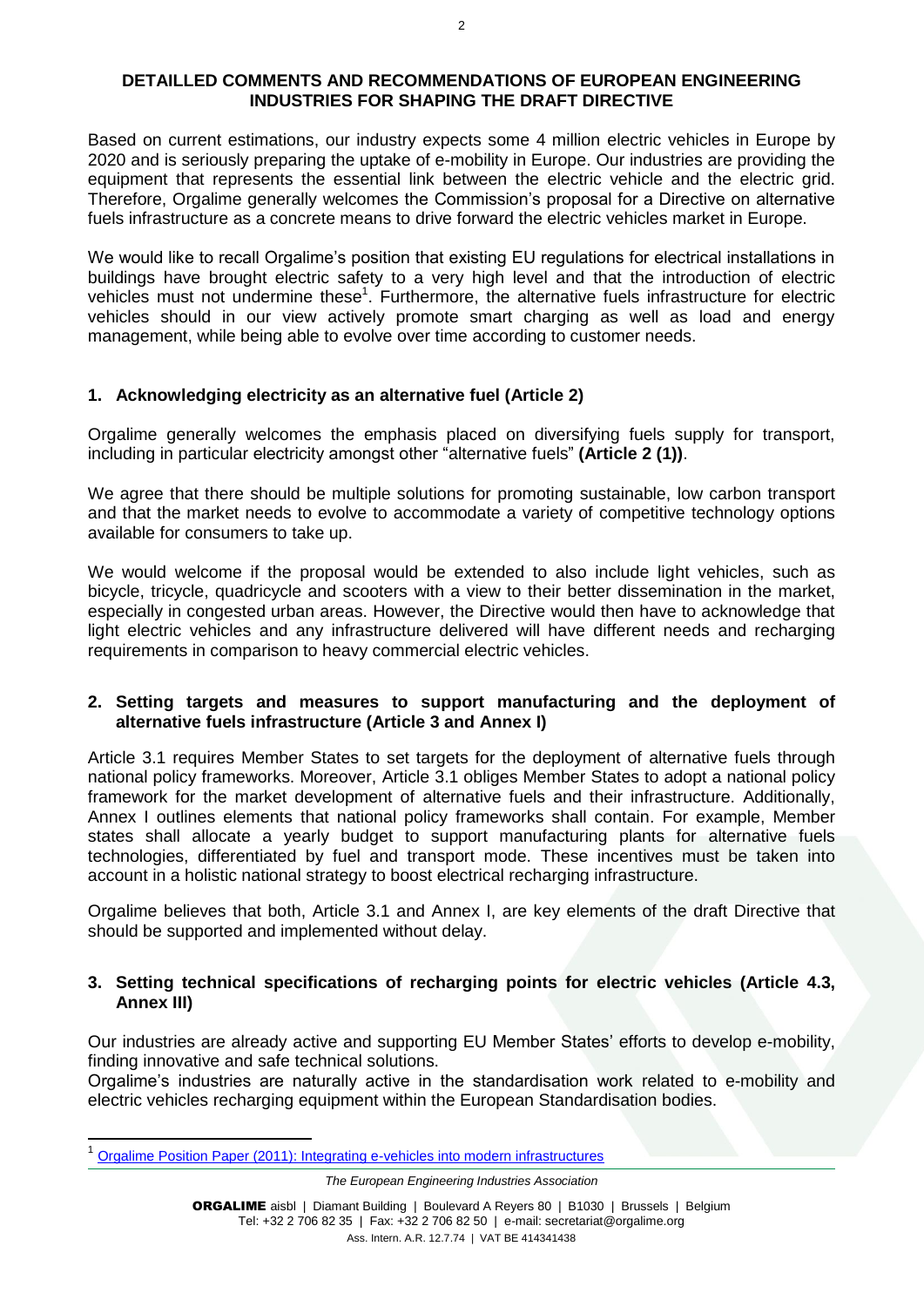Moreover, Orgalime continues to actively promote the need to integrate e-vehicles into smart grids and follows the development load and energy management in buildings and the definition and implementation of the smart charging concept for electric vehicles, in particular in the framework of the relevant committees of the European standardisation organisations.

What matters to Orgalime industries primarily when discussing technical specifications of recharging points therefore is the following:

- Building technical specifications on market needs and realities and technology neutrality.
- Contributing to the international competitiveness of European engineering industries.
- Preserving the high level of safety achieved by the EU's existing regulatory framework.
- Acknowledging the role, importance and already achieved results of European standardisation in support of EU action and legislation in the area of e-mobility.
- Ensuring consistency with Member States´ existing national wiring regulations to secure the high level of safety of electrical installations and electric vehicles, which we consider a most relevant use case of future smart grids.
- Establishing EU framework conditions and rules that provide for fair competition in the market place.

Against this background, our industry takes note of the political decision of the Commission to enforce one standard interface between the infrastructure and the electric vehicle in the draft Directive (see suggested harmonised technical specifications for electric recharging points following Article 4.3 and Annex III.1.1 and III.1.2 of the draft Directive).

Orgalime has in the past advised against such a political decision, notwithstanding that we support the promotion of one uniform European standard plug and connector for electric vehicle inlets and infrastructure outlets in the longer run.

While building a consensus on a harmonised interface is a hard task, on which European standardisation organisations are still working, it must be reminded that other more significant barriers exist for the deployment of e-vehicles today, such as the development of high performance, reliable batteries for electric vehicles and their costs, securing safety and overcoming the low acceptance of customers.

We believe that European standardisation has made significant progress in response to Mandate M468 and that harmonised European standards remain relevant to ensure future interoperability and connectivity between the charging infrastructure and the electric vehicle.

Orgalime thanks the European Commission for its support in the standardisation process at European and global level thorough issuing timely and comprehensive standardisation mandates, in promoting global harmonised standards and enhancing product safety standards as well as interoperability.

Orgalime recommends the bottom up development of further technical specifications and their harmonisation via European Standardisation in the longer term. In fact, IEC standardisation and subsequently European Standardisation work is ongoing. with the latest IEC activities initiated by the German and Italian National Committees in IEC/TC69 WG4 and IEC/SC 23H referring to installation requirements and the further development of the plug and socket standard IEC 62196-2.

In any case, the technical specifications for slow and fast recharging need to take into account the differences of national codes and/or national wiring regulations, regulating the safety of electrical installations in buildings and homes in Member States.

*The European Engineering Industries Association*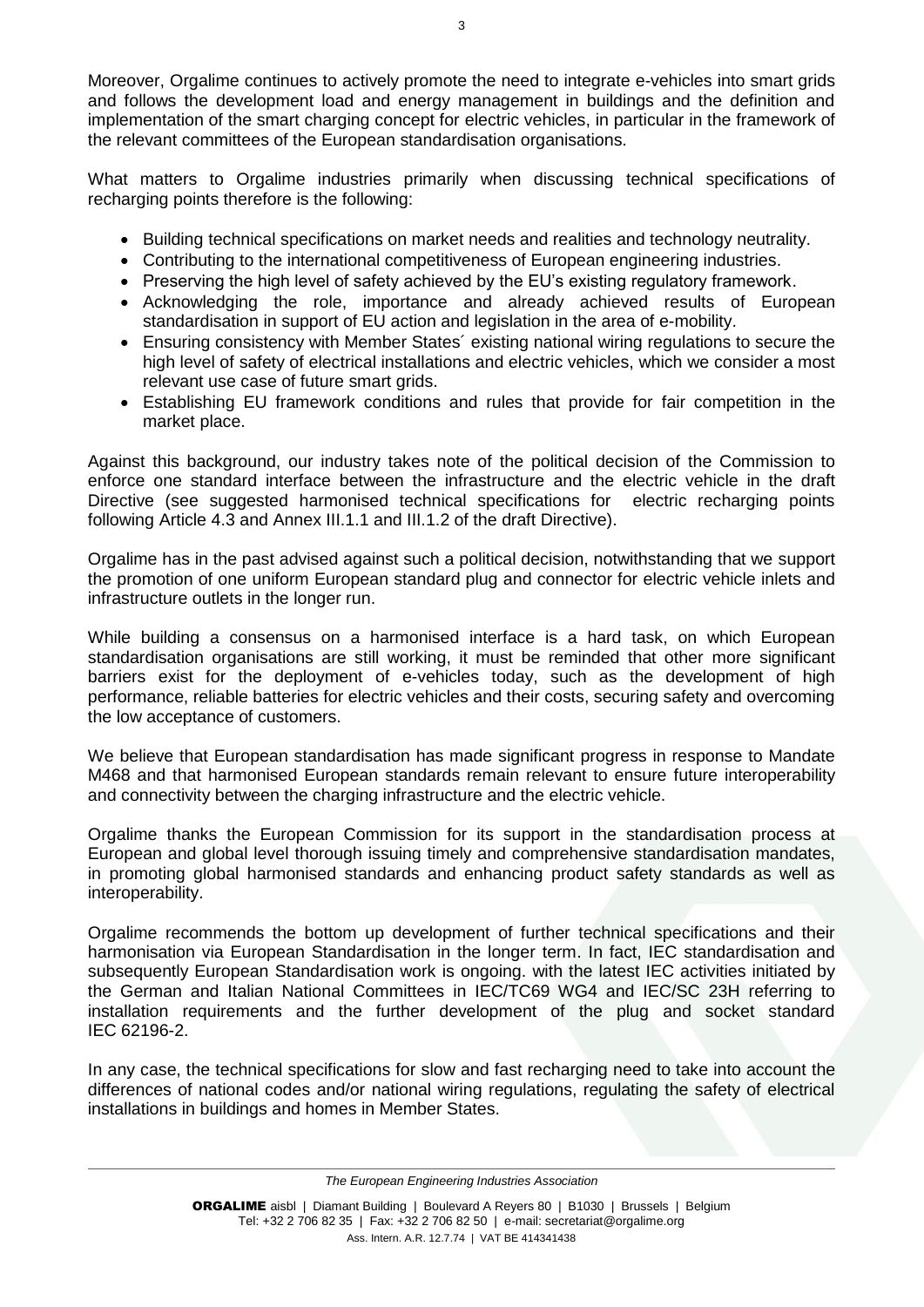Given that the e-vehicles market is still developing, we welcome the Commission's acknowledgment that the equipment for slow and fast recharging points should be available on fair, reasonable and non-discriminatory terms. This is also essential in order to protect the rights of consumers who have already acquired e-vehicles and also for the future development of the market.

Orgalime points out that a mix of different vehicle models already exists on the market, enabling DC recharging, some fitted with Combo2, other with CHAdeMO. Due to the fundamental difference between these two standards, the industry should at this stage not be restricted to install infrastructure, which is potentially not compatible with the software of vehicles already on the market. This would create potential barriers to the take up of vehicles currently being manufactured by leading OEMs.

We also ask for aligning used terms and definitions in the draft Directive with the terms and definitions used in European standards (as outlined in the picture below). Currently, we see mixed references to car connectors and infrastructure plug in Annex III of the draft Directive.



Picture © BEAMA

Whenever regulators should empower the Commission to adopt delegated acts for the implementation of the final Directive, such as proposed in **article 4.11**, Orgalime recommends introducing a stakeholder mechanism to allow for appropriate consultation of stakeholders prior the adoption of any such delegated act.

Considering that electric vehicles infrastructures are mostly an integral part of electrical installations in homes and buildings, we suggest that the proposed Directive should be more inclusive concerning energy management.

In this context, we appreciate that according to **Article 4.6** all publicly accessible recharging points for electric vehicles should be equipped with intelligent metering systems. The Article recognises, in our view, the importance of smart charging to enable flexible energy consumption, potential energy storage and dynamic pricing and this is additionally underpinned by recital (12) of the draft Directive.

*The European Engineering Industries Association*